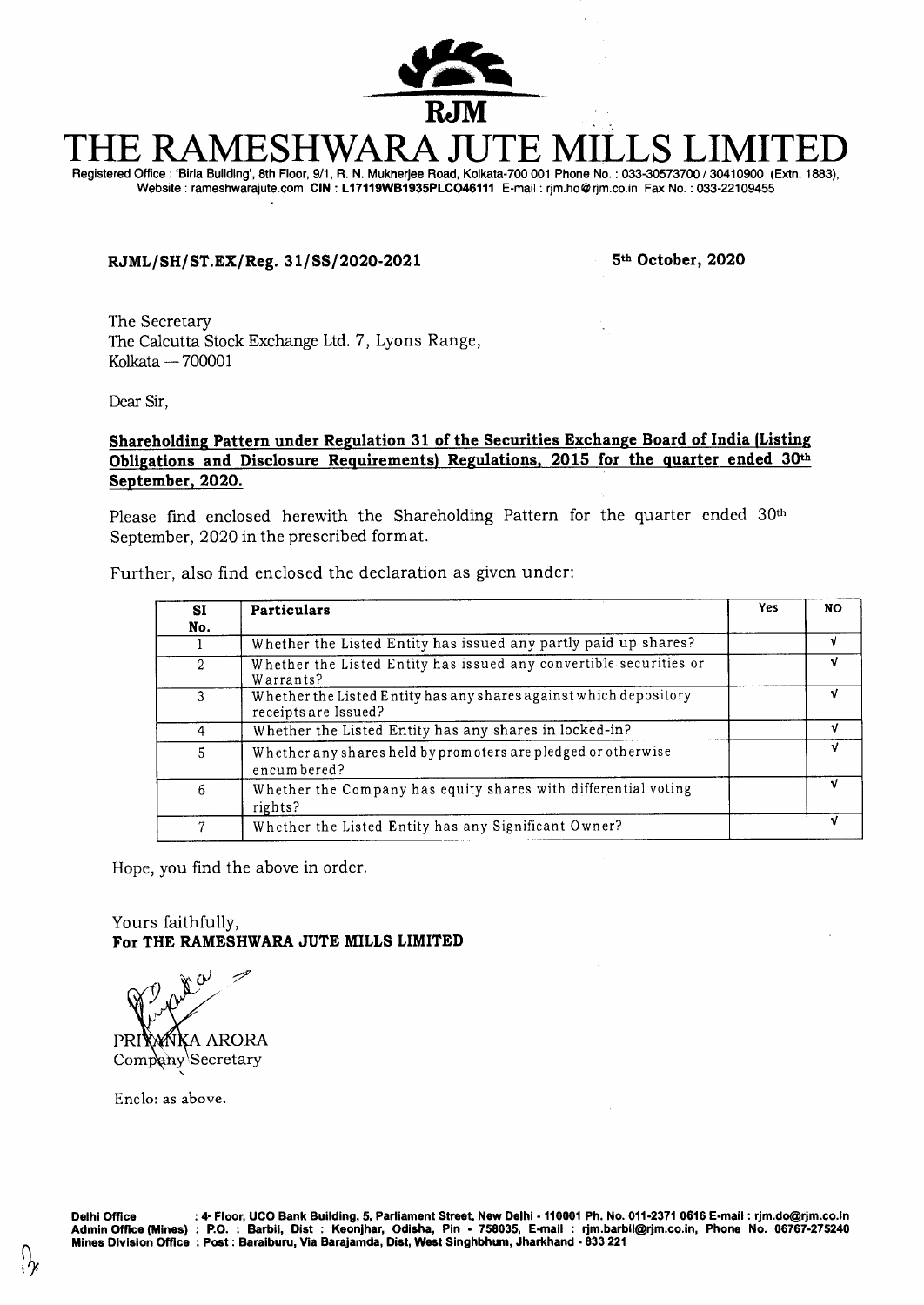## TABLE- I SUMMARY STATEMENT HOLDING OF SPECIFIED

 $\sim$ 

 $\Delta$ 

SECURITIES<br>NAME OF COMPANY

THE RAMESHWARA JUTE MILLS LIMITED Report for the quarter ended 30th September, 2020

|                | SCRIP CODE, NAME OF THE SCRIP, CLASS OF SECURITY : EQUITY 10028093 (CSE) |              |                 |                |            |                                  |                    |                                                                                               |                    |        |            |               |                    |     |                  |     | Number of Shares | Number of                          |
|----------------|--------------------------------------------------------------------------|--------------|-----------------|----------------|------------|----------------------------------|--------------------|-----------------------------------------------------------------------------------------------|--------------------|--------|------------|---------------|--------------------|-----|------------------|-----|------------------|------------------------------------|
| Categ          | Category & Name                                                          | Nos. Of      | No. of fully    | No. Of Partly  | No. Of     |                                  |                    | Total nos. shares   Shareholdin   Number of Voting Rights held in each class<br>of securities |                    |        |            | No. Of Shares | Shareholding       |     | Number of Locked |     |                  | pledged or otherwise equity shares |
| $\sigma(y(1))$ | of the                                                                   | shareholders | paid up         | paid-up equity | shares     | held                             | g as a % of        |                                                                                               |                    |        |            | Underlying    | as a %             |     | in shares        |     |                  | held in                            |
|                | Shareholders                                                             | (III)        | equity shares l | shares held    |            | underlying $ (VII)  = (IV)+(V)+$ | total no. of       |                                                                                               | (IX)               |        |            | Outstanding   | assuming full      |     | (XH)             |     | encumbered       | dematerialize                      |
|                | (II)                                                                     |              | held            | (V)            | Depository | (VI)                             | shares             |                                                                                               |                    |        |            | convertible   | conversion of      |     |                  |     | (XIII)           |                                    |
|                |                                                                          |              | (IV)            |                | Receipts   |                                  | <i>(calculated</i> |                                                                                               |                    |        |            | securities    | convertible        |     |                  |     |                  | d form<br>(XIV)                    |
|                |                                                                          |              |                 |                | (VI)       |                                  | as per SCRR,       |                                                                                               |                    |        |            | (Including    | securities (as     |     |                  |     |                  |                                    |
|                |                                                                          |              |                 |                |            |                                  | 1957)              |                                                                                               |                    |        |            | Warrants)(X)  | a percentage       |     |                  |     |                  |                                    |
|                |                                                                          |              |                 |                |            |                                  | (VIII)             |                                                                                               |                    |        |            |               | of diluted         |     |                  |     |                  |                                    |
|                |                                                                          |              |                 |                |            |                                  | As a % of          |                                                                                               |                    |        |            |               | share capital)     |     |                  |     |                  |                                    |
|                |                                                                          |              |                 |                |            |                                  | $(A+B+C2)$         |                                                                                               |                    |        |            |               | $(XI) = (VII)+(X)$ |     |                  |     |                  |                                    |
|                |                                                                          |              |                 |                |            |                                  |                    |                                                                                               |                    |        |            |               | As a % of          |     |                  |     |                  |                                    |
|                |                                                                          |              |                 |                |            |                                  |                    |                                                                                               |                    |        |            |               | $(A+B+C2)$         |     |                  |     |                  |                                    |
|                |                                                                          |              |                 |                |            |                                  |                    |                                                                                               |                    |        |            |               |                    |     |                  |     |                  |                                    |
|                |                                                                          |              |                 |                |            |                                  |                    |                                                                                               | No of Voting (XIV) |        | Total as   |               |                    | No. | As a % of        | No. | As a % of        |                                    |
|                |                                                                          |              |                 |                |            |                                  |                    |                                                                                               | Rights             |        | a% of      |               |                    | (a) | total            | (a) | total Shares     |                                    |
|                |                                                                          |              |                 |                |            |                                  |                    |                                                                                               |                    |        | Total      |               |                    |     | <b>Shares</b>    |     | held             |                                    |
|                |                                                                          |              |                 |                |            |                                  |                    |                                                                                               |                    |        | $=(A+B+C)$ |               |                    |     | held             |     | (b)              |                                    |
|                |                                                                          |              |                 |                |            |                                  |                    |                                                                                               |                    |        |            |               |                    |     | (b)              |     |                  |                                    |
|                |                                                                          |              |                 |                |            |                                  |                    | Class                                                                                         | <b>Class</b>       | l⊤otai |            |               |                    |     |                  |     |                  |                                    |
|                |                                                                          |              |                 |                |            |                                  |                    |                                                                                               |                    |        |            |               |                    |     |                  |     |                  |                                    |
|                |                                                                          |              |                 |                |            |                                  |                    |                                                                                               | leg:y              |        |            |               |                    |     |                  |     |                  |                                    |
|                |                                                                          |              |                 |                |            |                                  |                    |                                                                                               |                    |        |            |               |                    |     |                  |     |                  |                                    |
| ١A             | <b>PROMOTER &amp; PROMOTER GROUP</b>                                     | 10           | 141367          |                |            | 141367                           | 53.13%             | 141367                                                                                        |                    | 141367 | 53.13%     |               | 53.13%             |     |                  |     |                  |                                    |
| 1B             | PUBLIC                                                                   | 215          | 124689          |                |            | 124689                           | 46.87%             | 124689                                                                                        |                    | 124689 | 46.87%     |               | 46.87%             |     |                  |     |                  |                                    |
|                | NON PROMOTER NON PUBLIC                                                  |              |                 |                |            |                                  |                    |                                                                                               |                    |        |            |               |                    |     |                  |     |                  |                                    |
| Ic1            | SHARES UNDERLYING GDRS                                                   |              |                 |                |            |                                  |                    |                                                                                               |                    |        |            |               |                    |     |                  |     |                  |                                    |
| c2             | SHARES HELD BY EMPLOYEE TRUST                                            |              |                 |                |            |                                  |                    |                                                                                               |                    |        |            |               | n                  |     |                  |     |                  |                                    |
|                | TOTAL                                                                    | 225          | 266056          |                |            | 266056                           | 100%               | 266056                                                                                        |                    | 266056 | 100%       | n!            | 100%               |     |                  |     |                  |                                    |

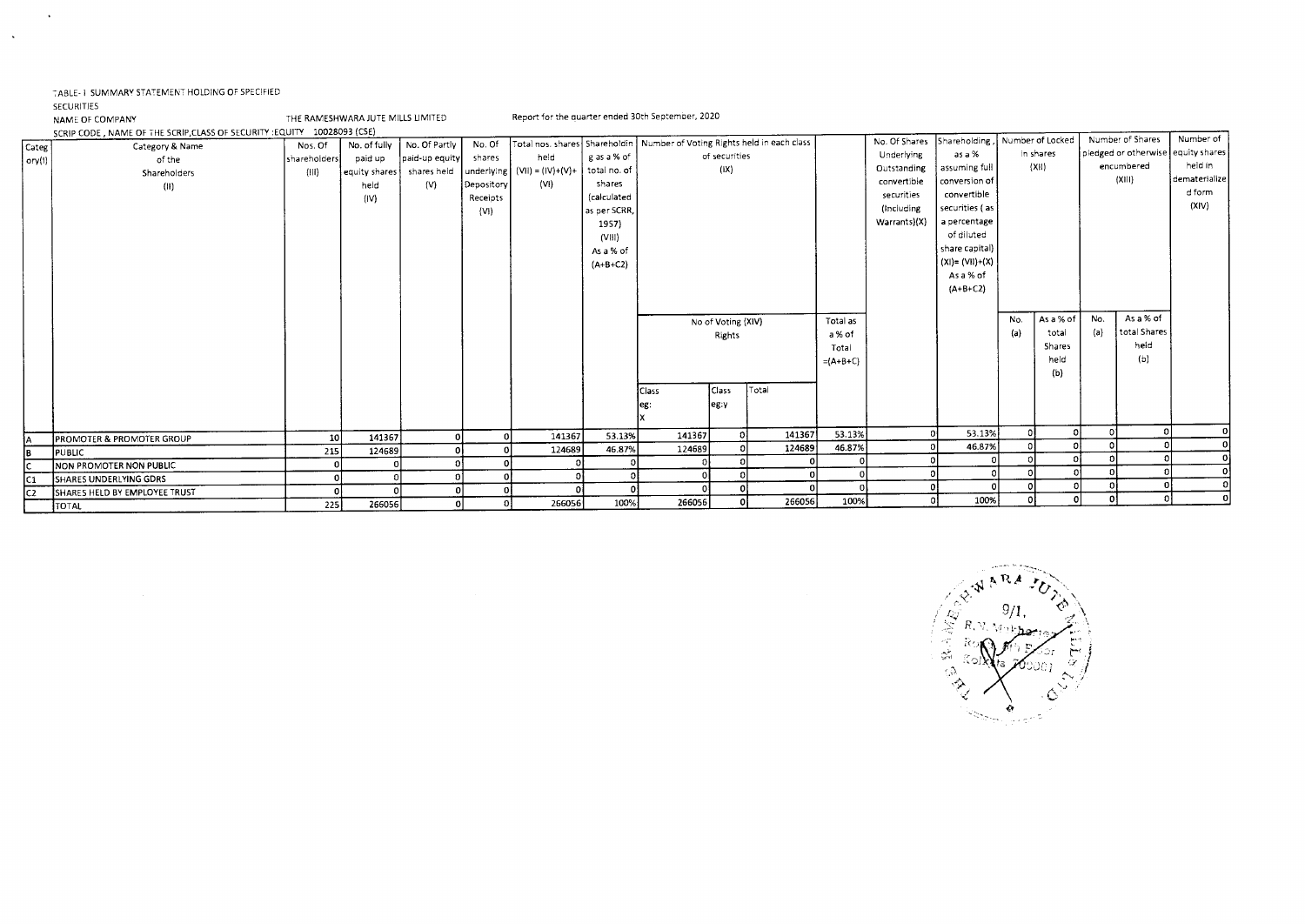| TABLE-11 STATEMENT SHOWING SHARE HOLDING PATTERN OF THE PROMOTER AND PROMOTER GROUP<br>NAME OF COMPANY<br>SCRIP CODE, NAME OF THE SCRIP, CLASS OF SECURITY : EQUITY 10028093 (CSE) | THE RAMESHWARA JUTE MILLS LIMITED |                       |                                                                               |                                                |                                                          | Report for the quarter ended 30th September, 2020            |                                                                                                                                |               |                                                |                                                                          |                                           |                                                                                                        |                                                                                                                                                                                                 |                                       |                                                  |                         |                                                                                          |                                                                           |
|------------------------------------------------------------------------------------------------------------------------------------------------------------------------------------|-----------------------------------|-----------------------|-------------------------------------------------------------------------------|------------------------------------------------|----------------------------------------------------------|--------------------------------------------------------------|--------------------------------------------------------------------------------------------------------------------------------|---------------|------------------------------------------------|--------------------------------------------------------------------------|-------------------------------------------|--------------------------------------------------------------------------------------------------------|-------------------------------------------------------------------------------------------------------------------------------------------------------------------------------------------------|---------------------------------------|--------------------------------------------------|-------------------------|------------------------------------------------------------------------------------------|---------------------------------------------------------------------------|
| Category & Name<br>of the<br>Shareholders<br>(1)                                                                                                                                   | Pan(II)                           | Nos. Of<br>rs<br>(11) | No. of fully Jup equity<br>shareholde [paid up equity]<br>shares held<br>(IV) | No. Of<br>Partly paid<br>shares<br>held<br>(v) | No. Of<br>shares<br>underlying<br>Depository<br>Receipts | Total nos.<br>shares<br>held<br>$(V  ) =$<br>$(IV)+(V)+(VI)$ | Shareholding I<br>as a % of total<br>no. of shares<br>(calculated as<br>per SCRR,<br>1957)<br>(V11)<br>As a % of<br>$(A+B+C2)$ | Class<br>leg: | No of Voting (XIV)<br>Rights<br>Class<br>jeg y | Number of Voting Rights held in each class of securities<br>(1)<br>total | Total as<br>a % of<br>Total<br>$=(A+B+C)$ | No. Of Shares<br>Underlying<br>Outstanding<br>convertible<br>securities<br>(including)<br>Warrants)(X) | Shareholding<br>as a %<br>assuming full<br>conversion of<br>convertible<br>securities (as<br>a percentage<br>of diluted<br>share capital)<br>(XI)= (VII)+(X)   totai<br>As a % of<br>$(A+B+C2)$ | Number of Locked in<br>Shares<br>held | shares<br>(X1)<br>total<br><b>Shares</b><br>held | total<br>Shares<br>held | Number of Shares<br>pledged or otherwise<br>encumbered<br>(XIII)<br>total Shares<br>held | Number of<br>equity shares<br>held in<br>dematerialize<br>d form<br>(XIV) |
| Promoter and Promoter Group                                                                                                                                                        |                                   |                       |                                                                               |                                                |                                                          |                                                              |                                                                                                                                |               |                                                |                                                                          |                                           |                                                                                                        |                                                                                                                                                                                                 |                                       |                                                  |                         |                                                                                          |                                                                           |
| Indian                                                                                                                                                                             |                                   |                       |                                                                               |                                                |                                                          |                                                              |                                                                                                                                |               |                                                |                                                                          |                                           |                                                                                                        |                                                                                                                                                                                                 |                                       |                                                  |                         |                                                                                          |                                                                           |
| Individuals/Hindu undivided Family                                                                                                                                                 |                                   |                       | 64400                                                                         |                                                |                                                          | 64400                                                        | 24.21%                                                                                                                         | 64400         |                                                | 64400                                                                    | 24.21%                                    |                                                                                                        | 24.21%                                                                                                                                                                                          |                                       |                                                  |                         | 0.0000<br>0.0000                                                                         |                                                                           |
| Chandrakant Biria                                                                                                                                                                  | ADZPB4710C                        |                       | 51000                                                                         |                                                |                                                          | 51000                                                        | 19.17%                                                                                                                         | 51000         |                                                | 51000                                                                    | 19.17%<br>1.58%                           |                                                                                                        | 19.17%<br>1.58%                                                                                                                                                                                 |                                       |                                                  |                         | 0.0000                                                                                   |                                                                           |
| Sumangala Devi Biria                                                                                                                                                               | AEFPB2335A                        |                       | 4200                                                                          |                                                |                                                          | 4200                                                         | 1.58%                                                                                                                          | 4200          |                                                | 4200<br>5600                                                             | 2.10%                                     |                                                                                                        | 2.10%                                                                                                                                                                                           |                                       |                                                  |                         | 0.0000                                                                                   |                                                                           |
| Sidharth Kumar Birla                                                                                                                                                               | AEKPB3109B                        |                       | 5600                                                                          |                                                |                                                          | 5600                                                         | 2.10%                                                                                                                          | 5600<br>3600  |                                                | 3600                                                                     | 1.35%                                     |                                                                                                        | 1.35%                                                                                                                                                                                           |                                       |                                                  |                         | 0.0000                                                                                   |                                                                           |
| Vasusri I Jhaver                                                                                                                                                                   | AEFPB3109L                        |                       | 3600                                                                          |                                                |                                                          | 3600                                                         | 1.35%                                                                                                                          |               |                                                |                                                                          |                                           |                                                                                                        |                                                                                                                                                                                                 |                                       |                                                  |                         |                                                                                          |                                                                           |
|                                                                                                                                                                                    |                                   |                       |                                                                               |                                                |                                                          |                                                              |                                                                                                                                |               |                                                |                                                                          |                                           |                                                                                                        |                                                                                                                                                                                                 |                                       |                                                  |                         |                                                                                          |                                                                           |

 $\sim 10^{-1}$ 

 $\sim$ 

ςj. ste antige e<sub>n</sub>  $\epsilon^{\lambda}{}_{\lambda}$  $\epsilon^{\prime}$  . V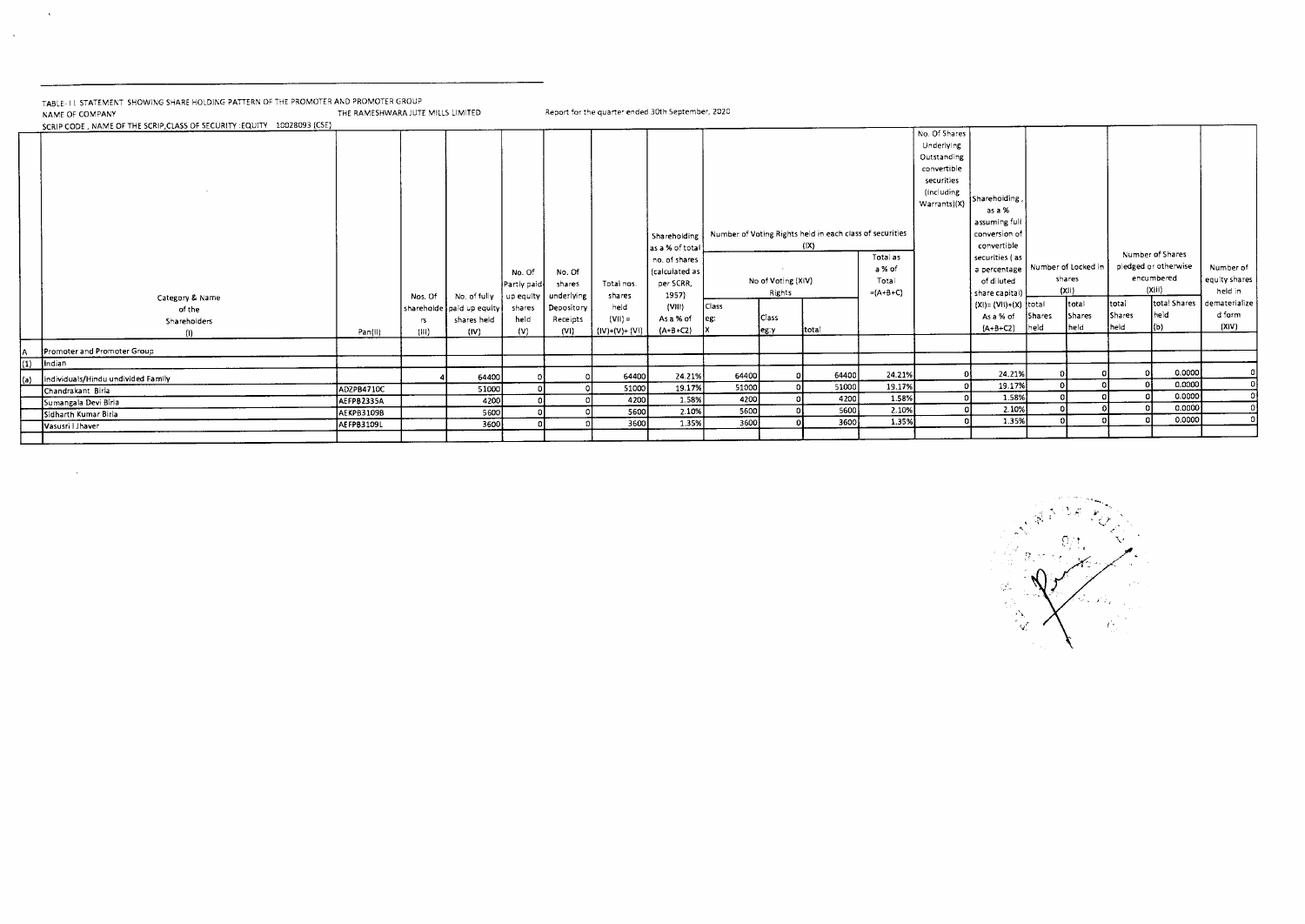TABLE- IT STATEMENT SHOWING SHARE HOLDING PATTERN OF THE PROMOTER AND PROMOTER GROUP<br>NAME OF COMPANY THE RAMESHWARA JUTE MILLS LIMITED Report for the quarter ended 30th September 2020

 $\sim 10^7$ 

 $\langle \cdot, \cdot \rangle$ 

|     | SCRIP CODE, NAME OF THE SCRIP, CLASS OF SECURITY : EQUITY 10028093 (CSE) |            |         |                                       |             |            |                 |                 |        |                    |                                                          |            | No. Of Shares |                                    |        |        |        |                      |               |
|-----|--------------------------------------------------------------------------|------------|---------|---------------------------------------|-------------|------------|-----------------|-----------------|--------|--------------------|----------------------------------------------------------|------------|---------------|------------------------------------|--------|--------|--------|----------------------|---------------|
|     |                                                                          |            |         |                                       |             |            |                 |                 |        |                    |                                                          |            | Underlying    |                                    |        |        |        |                      |               |
|     |                                                                          |            |         |                                       |             |            |                 |                 |        |                    |                                                          |            |               |                                    |        |        |        |                      |               |
|     |                                                                          |            |         |                                       |             |            |                 |                 |        |                    |                                                          |            | Outstanding   |                                    |        |        |        |                      |               |
|     |                                                                          |            |         |                                       |             |            |                 |                 |        |                    |                                                          |            | convertible   |                                    |        |        |        |                      |               |
|     |                                                                          |            |         |                                       |             |            |                 |                 |        |                    |                                                          |            | securities    |                                    |        |        |        |                      |               |
|     |                                                                          |            |         |                                       |             |            |                 |                 |        |                    |                                                          |            | (Including    | Shareholding,                      |        |        |        |                      |               |
|     |                                                                          |            |         |                                       |             |            |                 |                 |        |                    |                                                          |            | Warrants)(X)  | as a %                             |        |        |        |                      |               |
|     |                                                                          |            |         |                                       |             |            |                 |                 |        |                    |                                                          |            |               | assuming full                      |        |        |        |                      |               |
|     |                                                                          |            |         |                                       |             |            |                 | Shareholding    |        |                    | Number of Voting Rights held in each class of securities |            |               | conversion of                      |        |        |        |                      |               |
|     |                                                                          |            |         |                                       |             |            |                 | as a % of total |        |                    | $( X\rangle$                                             |            |               | convertible                        |        |        |        |                      |               |
|     |                                                                          |            |         |                                       |             |            |                 |                 |        |                    |                                                          | Total as   |               | securities (as                     |        |        |        | Number of Shares     |               |
|     |                                                                          |            |         |                                       |             |            |                 | no. of shares   |        |                    |                                                          | a % of     |               | a percentage   Number of Locked in |        |        |        | pledged or otherwise | Number of     |
|     |                                                                          |            |         |                                       | No. Of      | No. Of     |                 | (calculated as  |        | No of Voting (XIV) |                                                          | Total      |               | of diluted                         |        | shares |        | encumbered           | equity shares |
|     |                                                                          |            |         |                                       | Partly paid | shares     | Total nos.      | per SCRR,       |        | Rights             |                                                          | $=(A+B+C)$ |               | share capital)                     |        | (X  )  |        | (XIII)               | held in       |
|     | Category & Name                                                          |            | Nos. Of | No. of fully   up equity   underlying |             |            | shares          | 1957)           |        |                    |                                                          |            |               | (XI)= (VII)+(X) total              |        | total  | total  | total Shares         | dematerialize |
|     | of the                                                                   |            |         | i shareholde   paid up equity         | shares      | Depository | held            | (VIII)          | Class  |                    |                                                          |            |               | As a % of                          | Shares | Shares | Shares | Iheld                | d form        |
|     | Shareholders                                                             |            | rs      | shares held                           | held        | Receipts   | $(VH) =$        | As a % of       | eg:    | Class              | total                                                    |            |               | (A+B+C2) held                      |        | held   | held   | 1(b)                 | (XIV)         |
|     | (1)                                                                      | Pan(II)    | (III)   | (IV)                                  | (V)         | (VI)       | $(IV)+(V)+(Vi)$ | $(A+B+C2)$      |        | eg:y               |                                                          |            |               |                                    |        |        |        |                      |               |
| (b) | Central Government/ State Government(s)                                  |            |         |                                       |             |            |                 |                 |        |                    |                                                          |            |               |                                    |        |        |        |                      |               |
| (e) | Financial Institutions/Banks                                             |            |         |                                       |             |            |                 |                 |        |                    |                                                          |            |               | 28.93%                             |        |        |        |                      |               |
| (d) | Bodies Corporate                                                         |            |         | 76,967                                |             |            | 76,967          | 28.93%          | 76,967 |                    | 76,967                                                   | 28.93%     |               | 14.58%                             |        |        |        |                      |               |
|     | Padmavati Investment Limited                                             | AABCP8632M |         | 38,778                                |             |            | 38,778          | 14.58%          | 38,778 |                    | 38,778                                                   | 14.58%     |               |                                    |        |        |        |                      |               |
|     | Bharat Arogya & Gyan Mandir                                              | AAATB3540N |         | 7,933                                 |             |            | 7,933           | 2.98%           | 7,933  |                    | 7,933                                                    | 2.98%      |               | 2.98%                              |        |        |        |                      |               |
|     | Nathdwara Inv. Co. Ltd.                                                  | AABCN7830P |         | 6,667                                 |             |            | 6,667           | 2.51%           | 6,667  |                    | 6,667                                                    | 2.51%      |               | 2.51%                              |        |        |        |                      |               |
|     | Shekhavati Investment & Traders Ltd.                                     | AAECS2321P |         | 4,000                                 |             |            | 4,000           | 1.50%           | 4,000  |                    | 4,000                                                    | 1.50%      |               | 1.50%                              |        |        |        |                      |               |
|     | Jute Investment Co. Ltd.                                                 | AAACJ6331Q |         | 200                                   |             |            | 200             | 0.08%           | 200    |                    | 200                                                      | 0.08%      |               | 0.08%<br>7.29%                     |        |        |        |                      |               |
|     | Central India General Agents Ltd.                                        | AABCC2197E |         | 19,389                                |             |            | 19,389          | 7.29%           | 19,389 |                    | 19,389                                                   | 7.29%      |               |                                    |        |        |        |                      |               |

psRA \_  $\mathbb{C} A_N$  $R_{\odot}$  $n$ arr $\epsilon$ a. ്തി a ko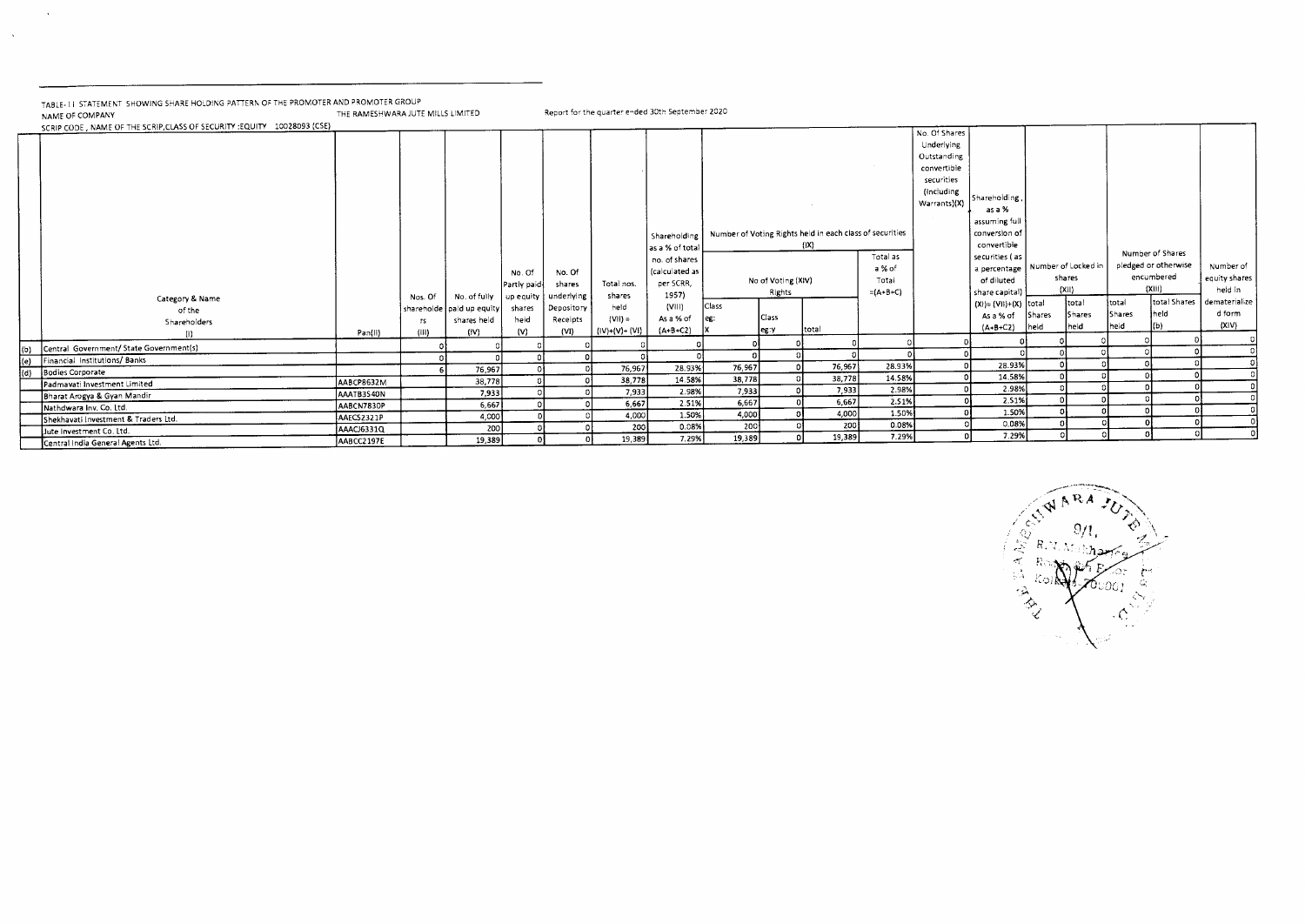TABLE- I I STATEMENT SHOWING SHARE HOLDING PATTERN OF THE PROMOTER AND PROMOTER GROUP<br>NAME OF COMPANY NAME OF COMPANY THE RAMESHWARA JUTE MILLS LIMITED Report for the quarter ended 30th September 2021

|                      | SCRIP CODE, NAME OF THE SCRIP, CLASS OF SECURITY : EQUITY 10028093 (CSE) |         |                 |                           |             |            |                 |                |        |                    |                                                          |            | No. Of Shares |                                      |        |        |        |                      |               |
|----------------------|--------------------------------------------------------------------------|---------|-----------------|---------------------------|-------------|------------|-----------------|----------------|--------|--------------------|----------------------------------------------------------|------------|---------------|--------------------------------------|--------|--------|--------|----------------------|---------------|
|                      |                                                                          |         |                 |                           |             |            |                 |                |        |                    |                                                          |            | Underlying    |                                      |        |        |        |                      |               |
|                      |                                                                          |         |                 |                           |             |            |                 |                |        |                    |                                                          |            | Outstanding   |                                      |        |        |        |                      |               |
|                      |                                                                          |         |                 |                           |             |            |                 |                |        |                    |                                                          |            | convertible   |                                      |        |        |        |                      |               |
|                      |                                                                          |         |                 |                           |             |            |                 |                |        |                    |                                                          |            | securities    |                                      |        |        |        |                      |               |
|                      |                                                                          |         |                 |                           |             |            |                 |                |        |                    |                                                          |            | (Including    |                                      |        |        |        |                      |               |
|                      |                                                                          |         |                 |                           |             |            |                 |                |        |                    |                                                          |            | Warrants)(X)  | Shareholding,                        |        |        |        |                      |               |
|                      |                                                                          |         |                 |                           |             |            |                 |                |        |                    |                                                          |            |               | as a %                               |        |        |        |                      |               |
|                      |                                                                          |         |                 |                           |             |            |                 |                |        |                    |                                                          |            |               | assuming full                        |        |        |        |                      |               |
|                      |                                                                          |         |                 |                           |             |            |                 | Shareholding   |        |                    | Number of Voting Rights held in each class of securities |            |               | conversion of<br>convertible         |        |        |        |                      |               |
|                      |                                                                          |         |                 |                           |             |            |                 | as a % of tota |        |                    | $( X\rangle$                                             | Total as   |               | securities (as                       |        |        |        | Number of Shares     |               |
|                      |                                                                          |         |                 |                           |             |            |                 | no. of shares  |        |                    |                                                          | a % of     |               | a percentage $ $ Number of Locked in |        |        |        | pledged or otherwise | Number of     |
|                      |                                                                          |         |                 |                           | No. Of      | No. Of     |                 | (calculated as |        | No of Voting (XIV) |                                                          | Total      |               | of diluted                           |        | shares |        | encumbered           | equity shares |
|                      |                                                                          |         |                 |                           | Partly paid | shares     | Total nos.      | per SCRR,      |        | Rights             |                                                          | $=(A+B+C)$ |               | share capital)                       |        | (X)    |        | (X  )                | heid in       |
|                      | Category & Name                                                          |         | Nos. Of         | No. of fully              | up equity   | underlying | shares          | 1957)          |        |                    |                                                          |            |               | $(X!) = (VII)+(X)$ total             |        | total  | total  | total Shares         | dematerialize |
|                      | of the                                                                   |         |                 | shareholde paid up equity | shares      | Depository | held            | (VIII)         | Class  | Class              |                                                          |            |               | As a % of                            | Shares | Shares | Shares | Iheld                | d form        |
|                      | Shareholders                                                             |         | rs.             | shares held               | held        | Receipts   | $(VII) =$       | As a % of      | eg:    | eg:y               | total                                                    |            |               | $(A+B+C2)$                           | held   | held   | held   |                      | (X V)         |
|                      | (1)                                                                      | Pan(II) | (III)           | (IV)                      | (V)         | (V!)       | $(IV)+(V)+(VI)$ | $(A+B+C2)$     |        |                    |                                                          |            |               |                                      |        |        |        |                      |               |
| (e)                  | Any Other (specify)                                                      |         |                 |                           |             |            | 141367          | \$3.13%        | 141367 |                    | 141367                                                   | 53.13%     |               | \$3.13%                              |        |        |        |                      |               |
|                      | Sub-Total (A)(1)<br>(2) Foreign                                          |         | 10              | 141367                    |             |            |                 |                |        |                    |                                                          |            |               |                                      |        |        |        |                      |               |
|                      |                                                                          |         |                 |                           |             |            |                 |                |        |                    |                                                          |            |               |                                      |        |        |        |                      |               |
|                      | individuals (NonResident Individuals/ Foreign Individuals)               |         |                 |                           |             |            |                 |                |        |                    |                                                          |            |               |                                      |        |        |        |                      |               |
| $\frac{1}{1}$<br>(b) | Government                                                               |         |                 |                           |             |            |                 |                |        |                    |                                                          |            |               |                                      |        |        |        |                      |               |
| (c)                  | Institutions                                                             |         |                 |                           |             |            |                 |                |        |                    |                                                          |            |               |                                      |        |        |        |                      |               |
| (d)                  | Foreign Portfolio Investor                                               |         |                 |                           |             |            |                 |                |        |                    |                                                          |            |               |                                      |        |        |        |                      |               |
| (e)                  | Any Other (specify)                                                      |         |                 |                           |             |            |                 |                |        |                    |                                                          |            |               |                                      |        |        |        |                      |               |
|                      | Sub-Total (A)(2)                                                         |         |                 |                           |             |            |                 |                |        |                    |                                                          |            |               |                                      |        |        |        |                      |               |
|                      | Total Shareholding of Promoter and Promoter Group (A)=(A)(1)+(A)(2)      |         | 10 <sup>1</sup> | 141367                    |             |            | 141367          | 53.13%         | 141367 |                    | 141367                                                   | 53.13%     |               | 53.13%                               |        |        |        |                      |               |

DETAILS OF SHARES WHICH REMAIN UNCLAIMED MAY BE GIVEN HERE ALONG WITH DETAILS SUCH AS NUMBER OF SHARE HOLDER ,OUTSTANDING SHARES HOLD IN DEMAT/UNCLAIMED SUSPENSE ACCOUNT VOTING RIGHT WHICH ARE FROZEN ETC.

| .<br>NO OF SHARE HOLDER | SHARES HELD |
|-------------------------|-------------|
| $-$                     |             |
| NΑ                      | <b>NA</b>   |

NOTE

 $\sim$ 

 $\sim$ 

1 PAN WOULD NOT BE DISPLAYED ON WEBSITE OF STOCK EXCHANGE(S).

2 THE TERM "ENCUMBRANCE " HAS THE SAME MEANING AS ASSIGNED UNDER

28(3) OF SEBI (SUBSTATIAL ACQUISITION OF SHARES AND TAKE OVER)

REGULATION ,2011

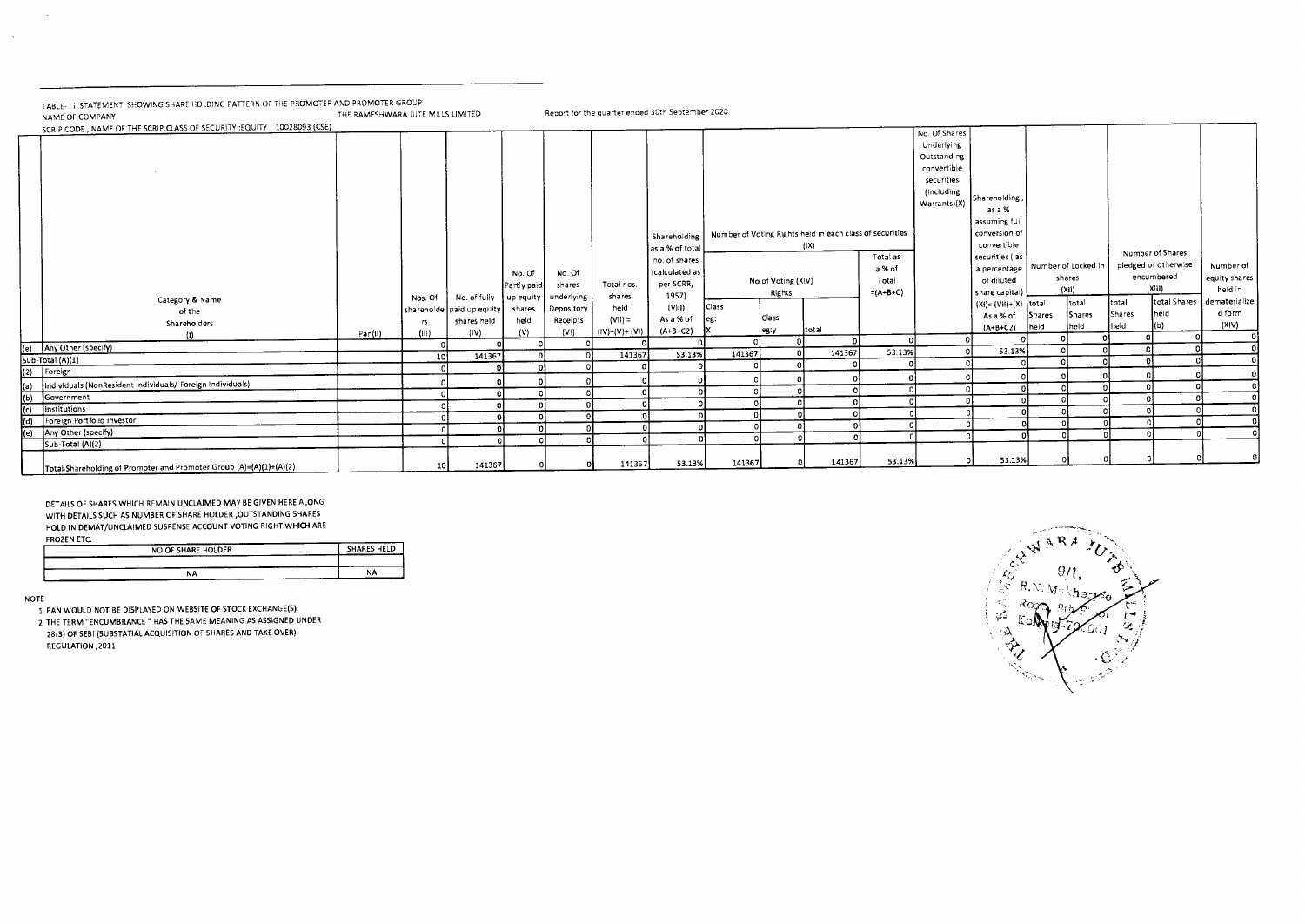$\sim$ 

 $\mathcal{A}^{\pm}$ 

TABLE- 13 STATEMENT SHOW:NG SHARE HOLDING PATTERN OF THE PUBLIC SHARE HOLDER<br>NAME OF COMPANY NAME OF COMPANY THE RAMESHWARA JUTE MILLS LIMITED Report for the quarter ended 30th September, 2020<br>SCRIP CODE , NAME OF THE SCRIP,CLASS OF SECURITY :EQUITY | 10028093 (CSE)

|             |                                   |         |         |                                       |              |            |                 |                 |       |                    |                                               |            | No. Of       |                           |      |              |        |                                         |               |
|-------------|-----------------------------------|---------|---------|---------------------------------------|--------------|------------|-----------------|-----------------|-------|--------------------|-----------------------------------------------|------------|--------------|---------------------------|------|--------------|--------|-----------------------------------------|---------------|
|             |                                   |         |         |                                       |              |            |                 |                 |       |                    |                                               |            | Shares       |                           |      |              |        |                                         |               |
|             |                                   |         |         |                                       |              |            |                 |                 |       |                    |                                               |            | Underlying   |                           |      |              |        |                                         |               |
|             |                                   |         |         |                                       |              |            |                 |                 |       |                    |                                               |            | Outstanding  |                           |      |              |        |                                         |               |
|             |                                   |         |         |                                       |              |            |                 |                 |       |                    |                                               |            | convertible  |                           |      |              |        |                                         |               |
|             |                                   |         |         |                                       |              |            |                 |                 |       |                    |                                               |            | securities   |                           |      |              |        |                                         |               |
|             |                                   |         |         |                                       |              |            |                 |                 |       |                    |                                               |            | (Including   | Shareholding,             |      |              |        |                                         |               |
|             |                                   |         |         |                                       |              |            |                 |                 |       |                    | Number of Voting Rights held in each class of |            | Warrants)(X) | as a %                    |      |              |        |                                         |               |
|             |                                   |         |         |                                       |              |            |                 | Total           |       |                    | securities                                    |            |              | assuming full             |      |              |        | Number of Shares                        |               |
|             |                                   |         |         |                                       |              |            |                 | Shareholding    |       |                    | (1X)                                          |            |              | conversion of             |      |              |        | Number of Locked   pledged or otherwise |               |
|             |                                   |         |         |                                       |              |            |                 | as a % of total |       | No of Voting (XIV) |                                               | Total as   |              | convertible               |      | in shares    |        | encumbered                              |               |
|             |                                   |         |         |                                       |              |            |                 | no. of shares   |       | Rights             |                                               | a % of     |              | securities (as            |      | (X)          |        | (XIII)                                  | Number of     |
|             |                                   |         |         |                                       | No. Of       | No. Of     |                 | (calculated as  |       |                    |                                               | Total      |              | a percentage              |      |              |        | As a % of As a % of As a % of As a % of | equity shares |
|             |                                   |         |         |                                       | Partly paid- | shares     | Total nos.      | per SCRR,       |       |                    |                                               | $=(A+B+C)$ |              | of diluted                |      |              | total  | total                                   | held in       |
|             | Category & Name                   |         | Nos. Of | No. of fully   up equity   underlying |              |            | shares          | 1957)           |       |                    |                                               |            |              | share capital) total      |      | total        |        |                                         |               |
|             | of the                            |         |         | sharehold paid up equity              | shares       | Depository | held            | (VIII)          | Class |                    |                                               |            |              | $(XI) = (VII)+(X)$ Shares |      | Shares       | Shares | Shares<br>held                          | dematerialize |
|             | Shareholders                      |         | ers     | shares held                           | held         | Receipts   | $(V  ) =$       | As a % of       | leg:  | Class              |                                               |            |              | As a % of                 | held | held         | held   |                                         | d form        |
|             | $\{  \}$                          | Pan(II) | (HH)    | $\{ \mathsf{V}\rangle\}$              | (V)          | (VI)       | $(IV)+(V)+(VI)$ | $(A+B+C2)$      |       | eg:y               | total                                         |            |              | $(A+B+C2)$                | I(b) | <sub>1</sub> | (b)    |                                         | (XIV)         |
|             | Public shareholding               |         |         |                                       |              |            |                 |                 |       |                    |                                               |            |              |                           |      |              |        |                                         |               |
| (1)         | Institutions                      |         |         |                                       |              |            |                 |                 |       |                    |                                               |            |              |                           |      |              |        |                                         |               |
| $ a\rangle$ | Mutual Funds                      |         |         |                                       |              |            |                 |                 |       |                    |                                               |            |              |                           |      |              |        |                                         |               |
| (b)         | Venture Capital Funds             |         |         |                                       |              |            |                 |                 |       |                    |                                               |            |              |                           |      |              |        |                                         |               |
| (c)         | Alternate Investment Funds        |         |         |                                       |              |            |                 |                 |       |                    |                                               |            |              |                           |      |              |        |                                         |               |
| (d)         | Foreign Venture Capital investors |         |         |                                       |              |            |                 |                 |       |                    |                                               |            |              |                           |      |              |        |                                         |               |
| (e)         | Foreign Portfolio Investors       |         |         |                                       |              |            |                 |                 |       |                    |                                               |            |              |                           |      |              |        |                                         |               |
| (f)         | Financial Institutions/Banks      |         |         | 1,500                                 |              |            | 1,500           | 0.56%           | 1,500 |                    | 1.500                                         | 0.56%      |              | 0.56%                     |      |              |        |                                         |               |

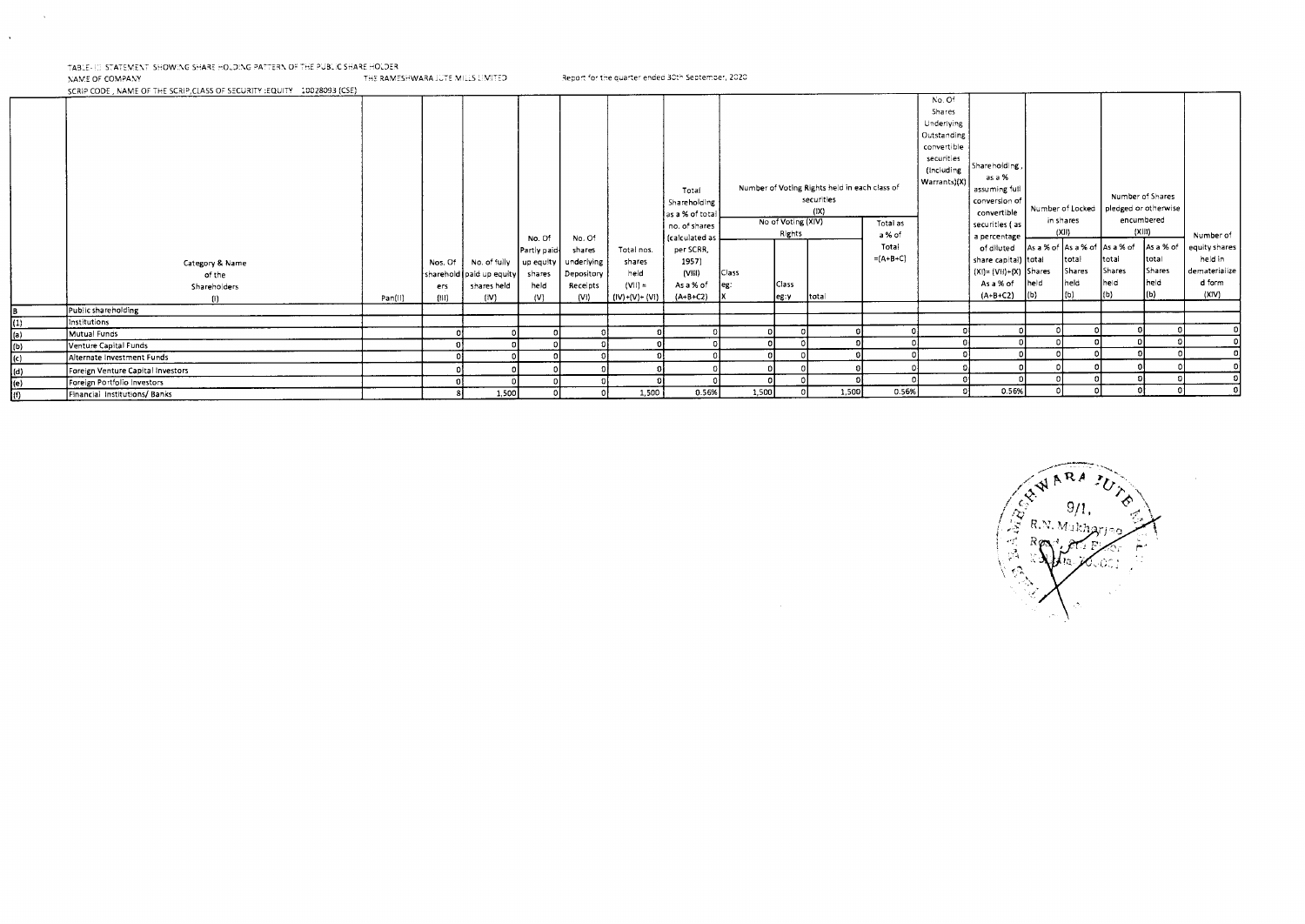TABLE- 33 STATEMENT, SHOWING SHARE HOLDING PATTERN OF THE PUBLIC SHARE HOLDER

 $\sim$ 

 $\sim$ 

THE RAMESHWARA JUTE MILLS LIMITED. NAME OF COMPANY

SCRIP CODE, NAME OF THE SCRIP, CLASS OF SECURITY (EQUITY 10028093 (CSE)  $No. Of$ Shares Underlying Outstanding convertible securities (Including Warrants)(X) Number of Voting Rights held in each class of Shareholding securities as a %  $(|X\rangle$ assuming full Total Number of Shares Total as conversion of Shareholding Number of Locked pledged or otherwise a % of convertible as a % of total encumbered in shares No of Voting (XIV) Total securities (as no. of shares  $(X)$   $\mathbb{R}$  $(XII)$ Rights  $=(A+B+C)$ Number of a percentage (calculated as No. Of No. Of As a % of As a % of equity shares of diluted As a % of As a % of per SCRR. Partly paid shares Total nos. share capital) total total total total held in  $1957$ Category & Name No. of fully up equity underlying shares Nos. Of dematerialize  $(XI) = (VII) + (X)$  Shares Shares Shares Shares  $(VIII)$ Class held sharehold paid up equity shares Depository of the held d form held heid held As a % of held  $(V(1)) =$ As a % of  $\left| \right|$ eg: Class shares held Receipts ers Shareholders  $(b)$  $(XIV)$ l(ы) total  $(A + B + C2)$  $\vert$ (b) (h)  $(A+B+C2)$  $\left| \right.$ eg:y  $\{IV\}$  $(V)$  $(V)$  $(|V\rangle+(V)+|V|)$ Pan(II)  $(III)$  $(1)$ **Public ShareHolding** -1 Institition ᄀ  $\overline{\mathbf{c}}$  $\overline{a}$  $\overline{0}$  $\overline{\Omega}$  $\lceil 0 \rceil$ 'n  $\overline{\phantom{a}}$  $\circ$ ົດ INSURANCE COMPANIES ി  $\Omega$  $\Omega$ र्ग 고 न ᆔ  $\overline{ }$ न 히 ᅲ न  $\overline{0}$  $\Omega$  $\Omega$ ᆩ PROVIDENT FUND/PENSION FUND  $\Omega$ ᆔ ॸा ᄀ 이 ำป  $\Omega$ া ᆔ - 7  $\overline{ }$ 피  $\Omega$ - 91 ᆔ Any Other (specify) ᆔ ᄀ  $\overline{1500}$ 0.56% 고 0.56% 고 ำเ 1500 ᆔ 1500 0.56% 1500  $\overline{\mathbf{r}}$  $\mathbf{r}$ Sub-Total (B)(1) -2 Central Govt/State Govt(s)POI ୕୶୲ न 0 21 न  $\overline{\Omega}$  $\overline{a}$  $|0|$ - 21  $\overline{\mathfrak{o}}$  $\circ$ ਕਿਆਂ  $\overline{ }$ ᅁ  $\overline{0}$  $\Omega$ ി ᅙ ঢা ज 이 히 히 न ō ᆔ 히  $\overline{\Omega}$  $\overline{\phantom{a}}$ Sub-Total (8)(2) ol  $\overline{\phantom{a}}$ ō

Report for the quarter ended 30th September 2020

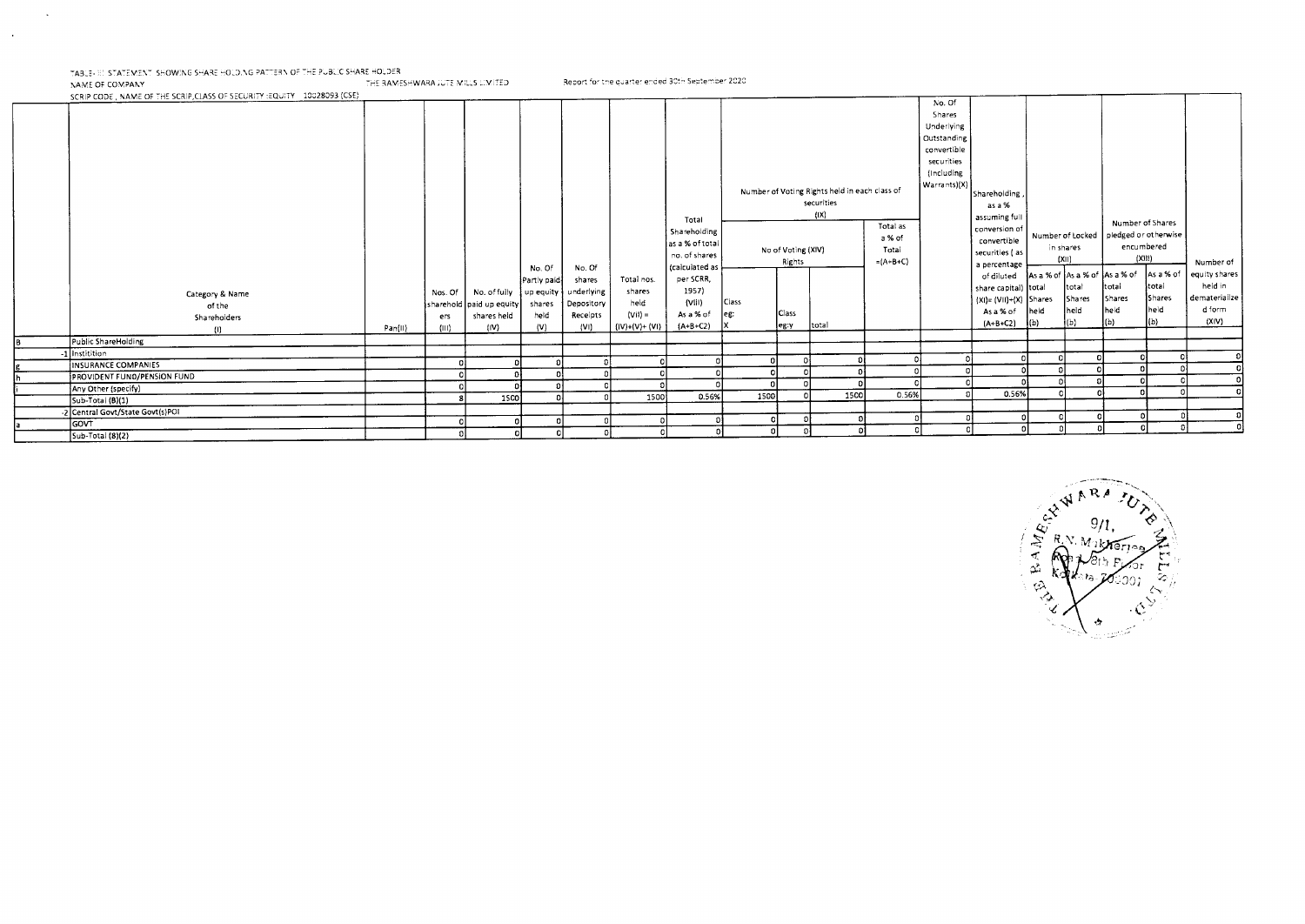-TABLE- ::: STATEMENT SHOWING SHARE HOLDING PATTERN OF THE PUBLIC SHARE HOLDER. NAME OF COMPANY THE RAVESHWARA JUTE VILLS UNITED Report for the quarter ended 30th Sestember, 2020

 $\sim$ 

 $\langle \cdot \rangle$ 

SCRIP CODE, NAME OF THE SCRIP, CLASS OF SECURITY : EQUITY : 10028093 (CSE) Category & Name of the Shareholders (I) Pan(II) Nos. Of sharehold paid up equity ers (III) No. of fully shares held (IV) No. Of Partly paid up equity shares held (V) No. Of shares underlying Depository Receipts (VI) Total nos. shares held  $(V)$ II) =  $(IV)+(V)+(VI)$ Total Shareholding as a % of total no. of shares (calculated as per SCRR, 1957) (VIII) As a % of  $(A + B + C2)$ Number of Voting Rights held in each class of securities  $(|X\rangle$ No. Of Shares Underlying Outstanding convertible securities (Including Warrants)(X) Shareholding , as a % assuming full conversion of convertible securities ( as a percentage of diluted share capital) (XI)= (VII)+(X) }Shares As a % of  $(A+B+C2)$ Number of Locked in shares (XII) Number of Shares pledged or otherwise encumbered (XIII) Number of equity shares held in dematerialize d form (XIV) No of Voting (XIV) Rights Total as a % of Total  $=(A+B+C)$ Class eg: X Class eg:y total As a % of As a % of As a % of total held (b) total Shares held (b) İtotal Shares held (b) As a % of total Shares held  $(b)$ Public shareholding -3 Non-institutions  $\vert$ (a(i)) Individuals - LIndividual shareholders holding nominal share capital up to Rs. 2 lakhs. 189 32889 0 0 32889 12.36% 32889 0 32889 12.36% 0 12.36% 0 0 0 0 <sup>o</sup> Ajit Prakash Shah & Others AANP58249Q 7933 0 0 7933 2.98% 7933 0 7933 2.98% 0 2.98% 0 0 0 0 <sup>o</sup> (a(ii)) Individuals ii. Individual shareholders holding nominal share capital in excess of Rs. 2 lakhs. 0 o <sup>0</sup>0 0 0 0 0 0 0 0 0 0 0 0 0 0 (b) NBFC5 registered with RBI 0 0 0 0 0 0 0 0 0 0 0 0 0 0 0 0 0 o (c) Employee Trusts 0 0 0 0 0 0 0 0 0 0 0 0 0 0 0 0 (d) Overseas Depositories (holding DRs) (balancing figure) 0 0 0 0 0 0 0 0 0 0 0 0 0 0 0 0 <sup>o</sup>

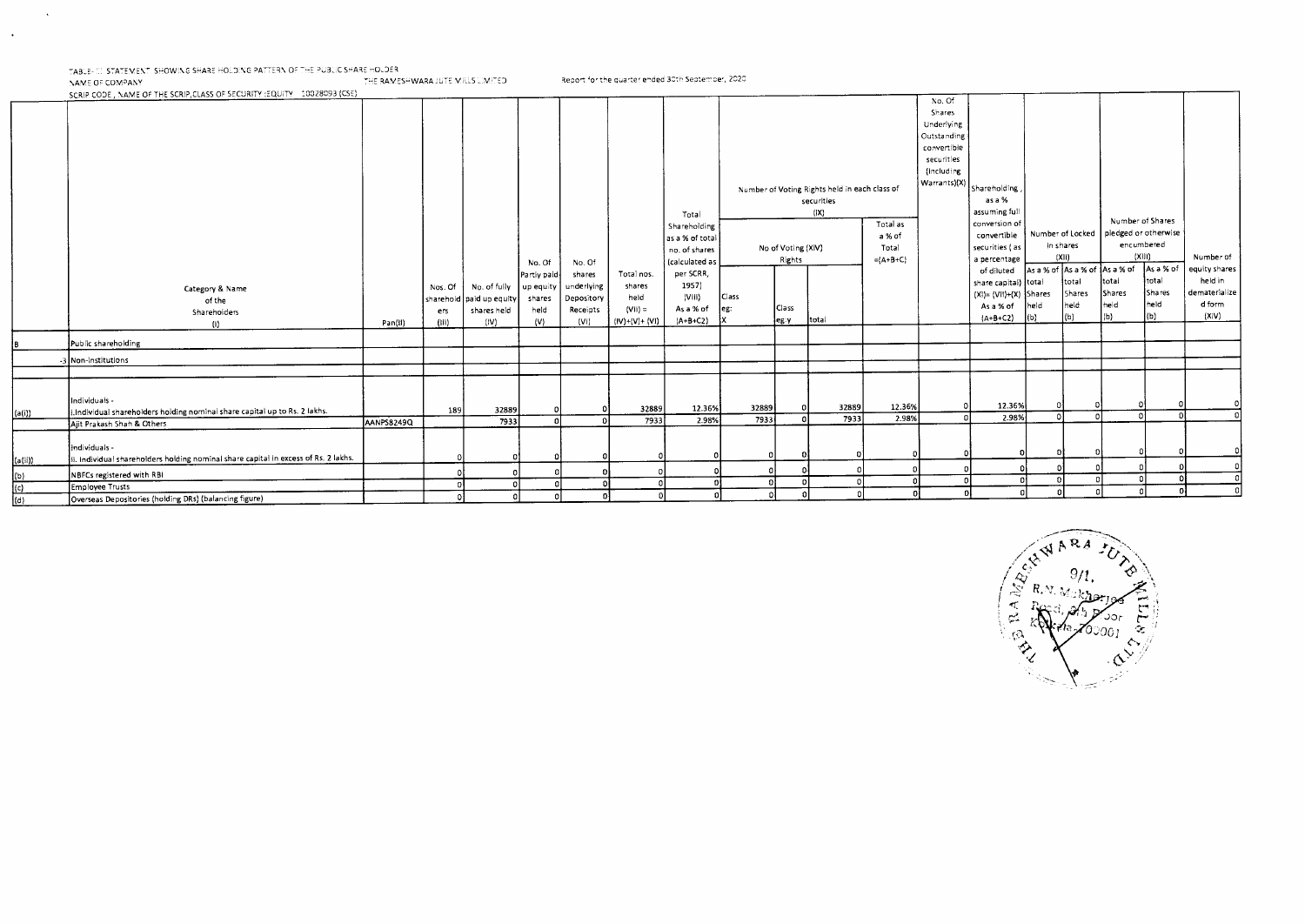TABLE- II. STATEMENT, SHOWING SHARE HOLDING PATTERN OF THE PUBLIC SHARE HOLDER THE RAMESHWARA JUTE MILLS LIMITED Report for the quarter ended 30th September, 2020 NAME OF COMPANY

SCRIP CODE, NAME OF THE SCRIP, CLASS OF SECURITY : EQUITY 10028093(CSE) No. Of Shares Underlying Outstanding convertible securities (including Warrants)(X) Number of Voting Rights held in each class of Shareholding, securities as a %  $(|X\rangle$ assuming full Number of Shares Total Total as conversion of Number of Locked pledged or otherwise Shareholding a % of convertible in shares encumbered as a % of total No of Voting (XIV) Total  $(X|H)$ no. of shares  $=(A+B+C)$ securities (as  $(X|i)$ Rights Number of a percentage No. Of No. Of (calculated as of diluted As a % of As a % of As a % of las a % of equity shares Total nos. per SCRR, Partly pair shares held in total share capital) total total total Category & Name Nos. Of No. of fully up equity underlying shares 1957) dematerialize **Shares Shares** Shares  $(X!) = (V1!) + (X)$  Shares paid up equity shares Depository held  $(VIII)$ **Class** harehold of the d form heid held held held As a % of  $(V||) =$ As a % of Ciass leg: Shareholders ers shares held held Receipts  $(XIV)$  $(A + B + C2)$ Īы òП łы  $(IV)+(V)+(Vi)$  $(A+B+C2)$ leg:y total Pan(II)  $(111)$  $(IV)$  $(V)$  $(VI)$  $(1)$ PUBLIC SHAREHOLDING 3 NON INSTUTIONS Any Other(Specify) 33.90% ᆔ  $90,200$ 90,200 33.90% ōl -91  $\overline{0}$  $90,200$ 33.90%  $\overline{D}$ 90,200 **OTHER BODIES CORPORATE**  $17$ n.  $\sqrt{2}$ ᆔ 4.39% ᆔ 4.39%  $\overline{0}$  $\overline{0}$ ol 11,667 4.39% 11,667 ി 11,667 AAACU3731B 11,667 Umang Commercial Co. Pvt. Ltd. -n. 20,55D 7.72%  $\overline{\phantom{a}}$  $7.72%$  $\Omega$  $\overline{ }$ 히 o  $\frac{1}{2D,550}$ 7.72% 20,550  $\overline{0}$ 20,550  $\Omega$ Gwalior Webbing Co. Pvt. Ltd.  $19,133$ 고  $19,133$ 7.19% 7.19%  $\circ$  $\overline{ }$ ol ol 7.19%  $19,133$ 19,133  $\overline{D}$ **Birla Corporation Limited** 12.50% 33,250  $33,250$ 12.50% ō 12.50%  $\overline{\mathbf{0}}$  $\mathbf{D}$ э. ി 33,250  $\overline{0}$  $33,250$ - 7 'n Punjab Produce & Trading Co. Pvt. Ltd.  $10D$  $\sqrt{100}$ 0.04% 0.04%  $\Omega$ Э 'n  $0.04%$  $\Omega$  $\overline{100}$ 100 NON RESIDENT INDIVIDUAL ำป  $\Omega$  $\circ$ D D.D0% ा ol — ∩ D  $\mathbf 0$ ╦ 淸 ം n **FOREIGHN COMPANIES** 123189 46.30% 46.30%  $\overline{0}$  $\overline{0}$  $\overline{\mathbf{0}}$  $\overline{p}$  $\overline{207}$ 123189 123189 46.30% 123189 D ᆎ  $\overline{0}$  $5ub-Total (B)(3)$ 124689 46.87% 46.87% 킈  $\overline{\phantom{a}}$ त्रा  $\overline{D}$ 124689  $215$ 124689 淸 124689 46.87% Total Public Shareholding (B)=(B)(1)+(B)(2)+(B)(3)  $\mathbf{a}$ 100.00%  $\circ$ 266056 266056 100.00%  $\circ$ TOTAL (A+B)  $225$ 266056  $\overline{a}$ 266056 100.00%  $\Omega$ 

| HOLD IN DEMAT/UNCLAIMED SUSPENSE ACCOUNT VOTING RIGHT WHICH ARE<br>FROZEN ETC. | <b>SHARES HELD</b> |
|--------------------------------------------------------------------------------|--------------------|
| NO OF SHARE HOLDER                                                             |                    |
| NA                                                                             | <b>NA</b>          |

**NOTE** 

 $\mathbf{1}$ 

 $\blacksquare$ 

2 PAN WOULD NOT BE DISPLAYED ON WEBSITE OF STOCK EXCHANGE(S).

3 The above format needs to be disclosed along with the name of following persons /institution /non institution holding more than 1% of total number of

W.R.T the information pertaining to depository receipt the same may be disclosed in the respective column to the extent information available and the balance to be disclosed as held by custodian.